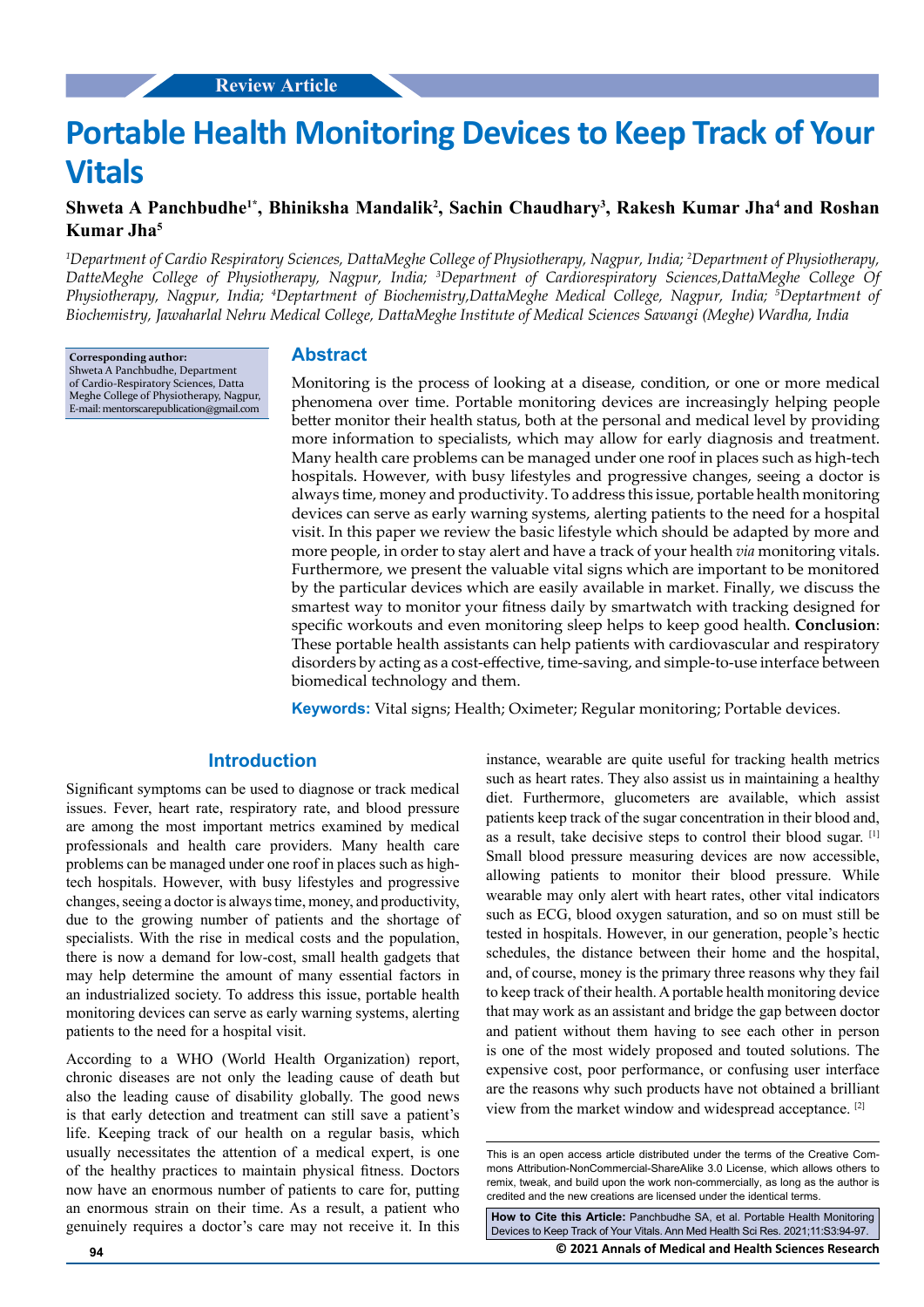## **Who wouldn't want to have a Healthy Lifestyle?**

#### **This is something that everyone does!**

But how do you know you're all healthy and living a life free of any potentially serious medical conditions? Especially when you're rushing around trying to cross everything off your to do list for the day, which, of course, repeats itself in an endless circle. With such hectic schedules waiting for you each day, finding time to see a doctor to confirm your fitness is nearly impossible.<sup>[3]</sup>

So, what's the other option?

We now have a list of devices that can monitor your health. These health trackers were created using cutting-edge technology to keep track of how you're doing in your daily life. When a defect is found, you will be notified promptly so that you can see a practitioner as soon as possible.

- 1. Oximeters for  $\text{SPO}_2$  and heart rate,
- 2. Blood pressure monitor,
- 3. Thermometers for temperature,
- 4. Glucometers for measuring blood glucose,
- 5. Smartphones apps for tracking vitals,
- 6. Smart watches for monitoring vitals, etc.

Regular monitoring is required because health is a top priority. Your vital signs should be checked on a regular basis to maintain track of your health and prevent diseases, especially if early detection of diseases can decrease suffering and medical costs. The early detection and treatment of many diseases can vastly increase the patient's medical treatment options.

## **What is regularMonitoring?**

Keeping your body in good health is a difficult task. No one can be in good health for long if he/she does not monitor the core vital signs of good health. Eating healthy and exercising are not the only essentials to maintaining good health but, monitoring vitals using a health monitoring device regularly is also essential. Continuous monitoring helps patients and doctors react appropriately by keeping records of blood pressure, blood glucose, body temperature, pulse, heart rate, and respiratory rate. Keeping records aid doctors to know about the real condition of a patient and help them take action smartly. While regular monitoring of one's health is important, it can also be very challenging if you prefer to go to only to hospitals for checkups because:

- 1. There is always overcrowding in hospitals.
- 2. Lack of doctors.
- 3. Huge number of patients with complicated conditions.
- 4. Unavailability of monitoring device. [2]

## **Key Benefits of Regular Health Monitoring**

Traditionally, you needed to go to a hospital to see a doctor for health checkups, which was a time and money consuming task. However, with the technological advent, all this has changed significantly. Nowadays remote health monitoring is helping patients in recording their health vitals in non-clinical set-ups or on the go. Easy to use devices can be operated in the home with no technological knowledge to prevent multiple illnesses. Decreased cost, less hassle, improved experience and better results are key benefits of regular home monitoring. These devices;

- 1. Reduce hospitalization related cost, time and efforts.
- 2. Reduce time needed for taking appointment.
- 3. Detect serious illness early for quick treatment.
- 4. Rapid diagnosis that helps to reach a logical conclusion.
- 5. Better adherence to prescribed medications if you think you have no time to visit your doctor or clinic for regular health checkups, you can buy a regular health monitoring system to use at home.[2]

## **Valuable Vital Sign Sand Monitoring Device**

#### **Heart Rate (HR)**

Heart Rate (HR) is an important general measure that is now regularly measured in both health care and fitness/sports activities. In sports and work situations, monitoring or informing the heart's response during exercise and recovery is important. Analysis of heart rate variability is gaining popularity as a primary indicator of cardiovascular health. It can be used to determine a person's psychophysiological condition, such as stress and fatigue tests.

Medical experts suggest using a heartbeat signal as part of a heart rate measurement. Rhythmic vascular proliferation caused by an increase in blood pressure forced into the vessel due to heart failure and rest. This rating provides more information than HR, such as pulse power, amplitude, and general. Pulse signal is not the same as heart rate, and can be calculated using pulse oximetry principles, which are also used to determine blood oxygen saturation. [4]

#### **Blood Pressure (BP)**

Cardiac output, vascular resistance, blood volume and viscosity, and vascular wall flexibility are all factors that contribute to it. Ambulatory blood pressure monitoring allows for more day to day monitoring, which is ideal for monitoring high blood pressure (hypertension), which is one of the leading causes of global disease burden, as well as improving predicting heart disease.

BP on average is measured with pressure drops in a patient's arms and a stethoscope. This method has been modified to measure independent of blood pressure, including the use of a fully functional motor bag that measures blood pressure by linking external pressure to the intensity of the pulse volume. [5]

Continuous cuff monitoring might have unfavorable consequences, including as sleep interruption, skin irritations, and a rise in stress levels. New technologies for ambulatory blood pressure monitoring have been developed to address this issue. [6]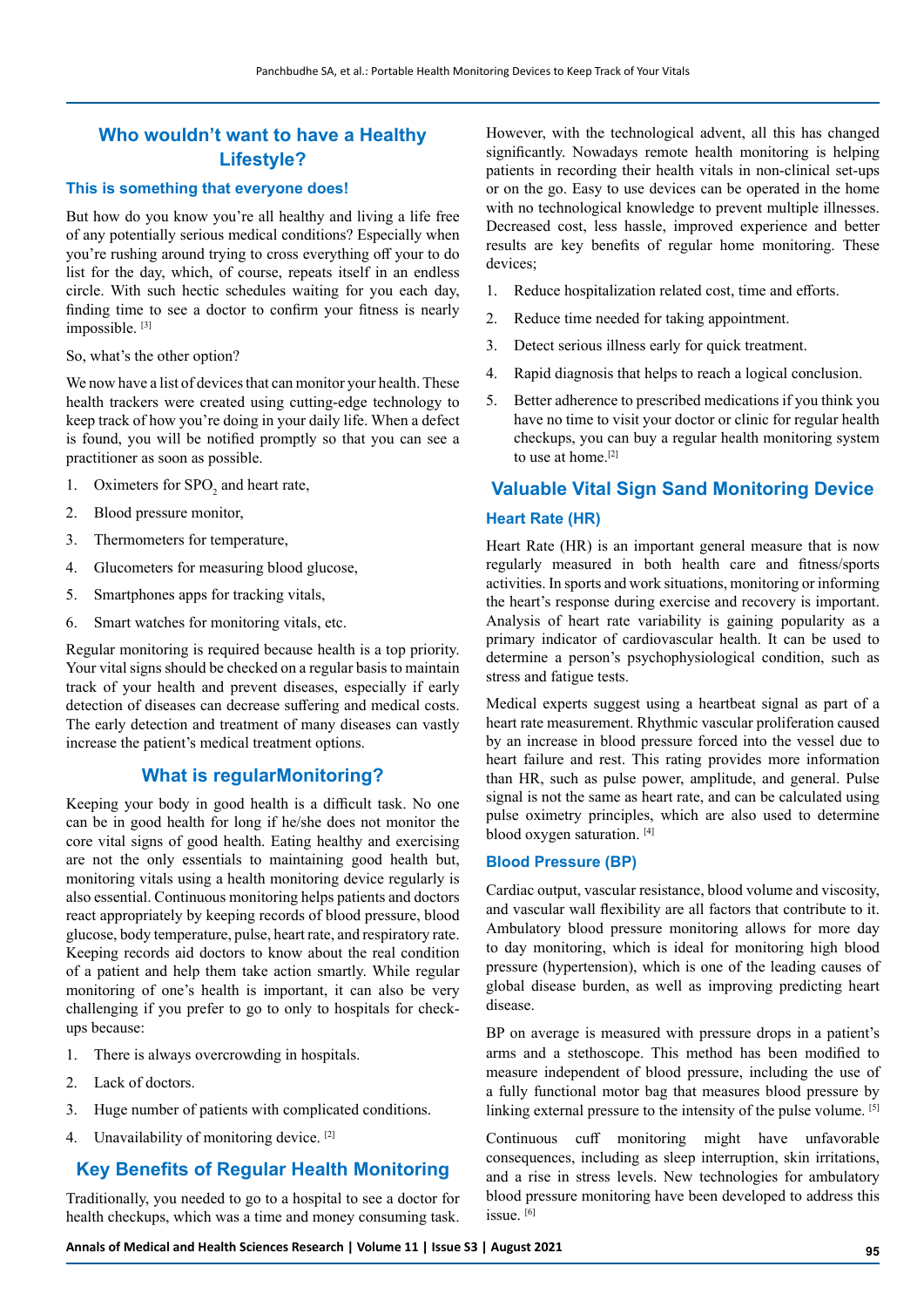Woo et al. recently developed an experimental watch type prototype that uses a pressure sensor near the radial artery to provide an accurate blood pressure measurement on a personal smart phone, resulting in a realtime continuous monitoring BP wearable device. [7]

## **Blood Oxygen Saturation (SpO<sup>2</sup> )**

Blood oxygen saturation  $(SpO<sub>2</sub>)$  is a crucial characteristic that may be easily measured using Photo Plethysmo Graphy (PPG) and pulse oximetry methods. The PPG method allows for the acquisition of blood vessel variation waveforms, which may then be used to assess blood oxygen saturation using two wavelengths (usually 660 nm and 905 nm). This is because the absorbance spectrum of hemoglobin changes as it binds to oxygen.

It is possible to estimate the amount of oxygen transported by blood cells using oximetry principles (usually 95%-100%). This metric may help detect changes in a patient's health that would otherwise go unnoticed, such as a reduced percentage of oxygen (95%) in the blood, which signals hypoxia and results in insufficient oxygen supply to the human body. When a patient is anemic, blood oxygen saturation measurement can be difficult. [8,9]

Aside from medical applications, ambulatory pulse oximetry monitoring is particularly useful in assessing a person's aerobic efficiency during a routine activity. A study of the oxygenation of the capillary bed in muscles could lead to increased athlete performance. Information on limb and brain oxygenation is especially useful in military and space applications, as gravity changes can influence oxygen transport to various portions of the body, resulting in blackouts. A positive association between an individual's performance and oxygenation responses as a function of task load has been discovered. [4]

#### **Blood Glucose (BG)**

The measurement of Blood Glucose (BG) is a worldwide need in diabetic patients. It is not assessed in a typical clinical procedure, although it is significant in the diabetic global population. According to the world health organization, diabetes affected 9% of the global population over the age of 18 in 2014, and 1.5 million people died directly as a result of the disease in 2012. Diabetes causes a variety of physiological problems (cerebral vascular disturbance, retinopathy and nephropathy). Diabetics can avoid this by monitoring their blood glucose levels and injecting insulin as needed to keep their blood glucose levels within normal ranges. Collecting a blood sample by pricking the finger with a lancet is the most common method for determining BG content. A lot of effort has gone into avoiding finger pricking, and as a result, various devices have been created and are now on the market with the goal of continuously measuring BG levels while still employing intrusive procedures. For instance, a Medtronic Continuous Glucose Monitoring (CGM) device can detect blood sugar levels using an adhesive patch with a needle and communicate the information wirelessly to a wearable insulin pump, which then releases insulin into the body. [10]

#### **Body Temperature (BT)**

Body Temperature (BT) is the result of a balance between heat

production and loss in the body, and its assessment is critical to avoid de-functionalization of numerous body elements owing to excessive temperatures (e.g. proteins denature and lose function above certain temperatures). [4]

The Body Temperature (BT) is divided into two parts Core Temperature (CT) and Skin Temperature (ST). Because the body's thermoregulation processes govern core temperature, skin temperature varies over a larger range than core temperature. Blood circulation affects skin temperature, which is linked to HR and metabolic rate. [11]

External elements such as air circulation, ambient temperature, and humidity all play a role in the body's temperature regulation system. Different wearable technologies, such as skin-like arrays of precision temperature sensors or wearing adhesive devices to continually detect temperature, have been created to measure both temperatures. A re-usable wireless epidermal temperature sensor a battery free RFID thermometer that is proving to be a viable technology for estimating CT is a recent example. [4]

#### **Smartest way to keep Track of your fitness**

Moreover, portable monitoring devices can change your life as they allow you to conduct a basic testing at home. Health monitoring devices that work with your computer and phone are the best. Without the use of spreadsheets, whiteboards, or a personal trainer, it is now feasible to track your activities. You can now visualize the impact of cardio on your body by integrating GPS tracking and heart rate monitoring. It's especially satisfying if you're just beginning out on your athletic journey because you'll notice significant gains as soon as you begin exercising.

Fitness tracking device

- 1. Smartphone that tracks your activities (we like the IPhone)
- 2. For specific workouts, a smartwatch with tracking has been devised.
- 3. For the most precise readings, use a bluetooth heart rate monitor (for pros).

## **Do you need Health Monitoring during Sleep?**

Health gadgets alter your sleep patterns, allowing you to perform better during the day. Sleep is necessary for your body to rebuild itself and stay healthy for a longer period of time. It's hard to believe, yet while you're sleeping, little helper proteins are repairing your organs and tissues. If you don't get enough sleep, it will damage your behavior and cognitive function fast, and your cells and tissues will suffer in the long run, making you more susceptible to illness and disease.

Sleep tracking device

- 1. App to track your sleep (paid services offer the best functionalities).
- 2. Sleep tracking is available on the smartwatch.
- 3. To access your sleep reports, use your smartphone.

It's not just about getting enough sleep, science suggests 6 hours to 8 hours per night but also about the quality of your sleep,